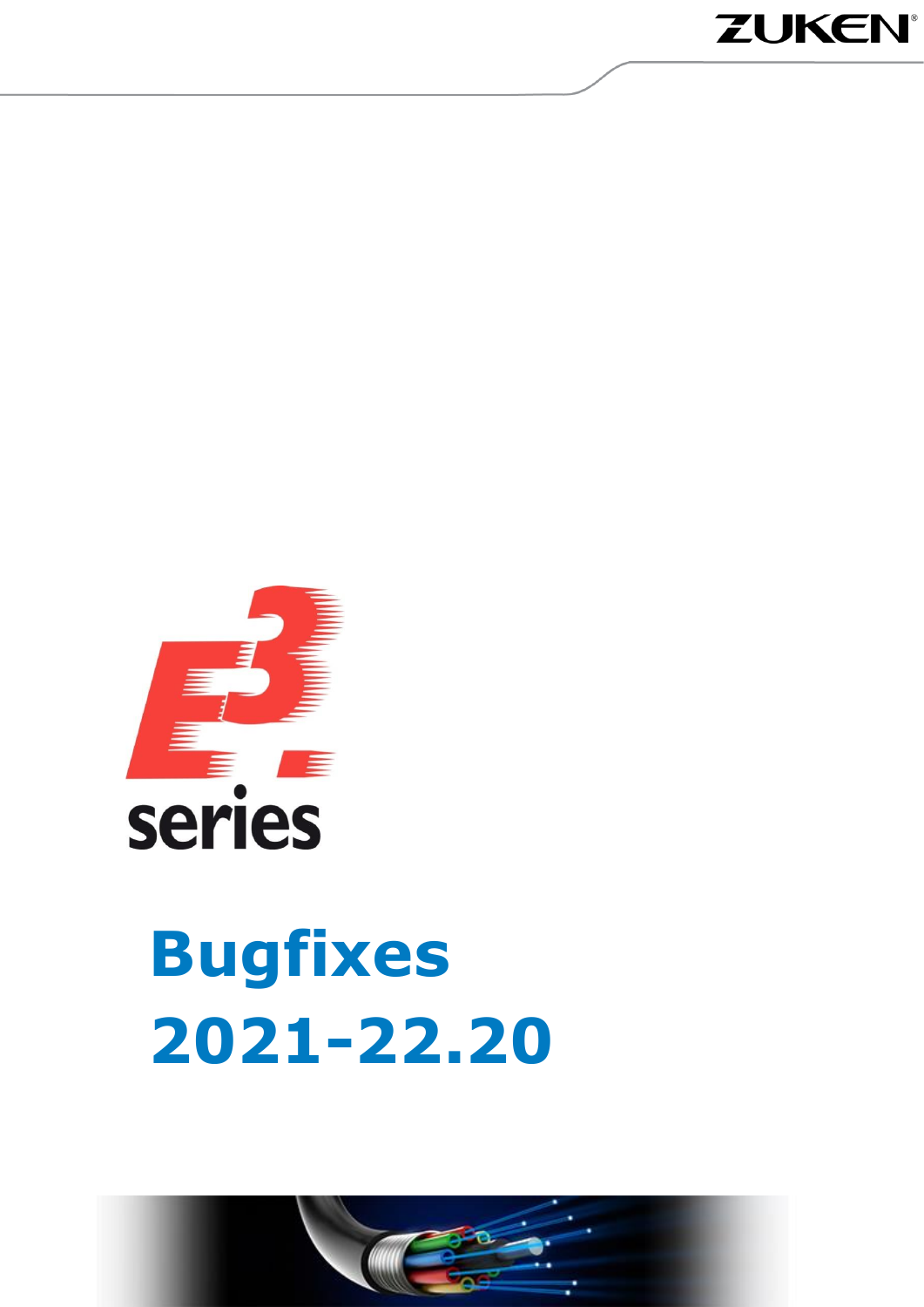



#### **Technical Inquiries**

Please ask the responsible contact person in our support department. E-mail: e3-support@de.zuken.com

#### **Note:**

Zuken is not responsible for any errors, which may appear in this documentation. Liability, due to direct and indirect losses resulting from the delivery or use of this documentation, is excluded to the extent permitted by law. This documentation contains copyrighted information. All rights, especially those pertaining to the duplication and distribution as well as the translation, are reserved. This documentation, whether wholly or in part, may not be reproduced in any form (photocopy, microfilm, etc.), or processed, duplicated or distributed using an electronic system without Zuken's prior written consent.

**Contact** Zuken E3 GmbH Laemmerweg 55 D-89079 Ulm/Einsingen

Phone : +49 7305 9309-0 Fax:+49 7305 9309-99 Web: http://www.zuken.com E-mail: e3-info@de.zuken.com

© Copyright 2022, Zuken E3 GmbH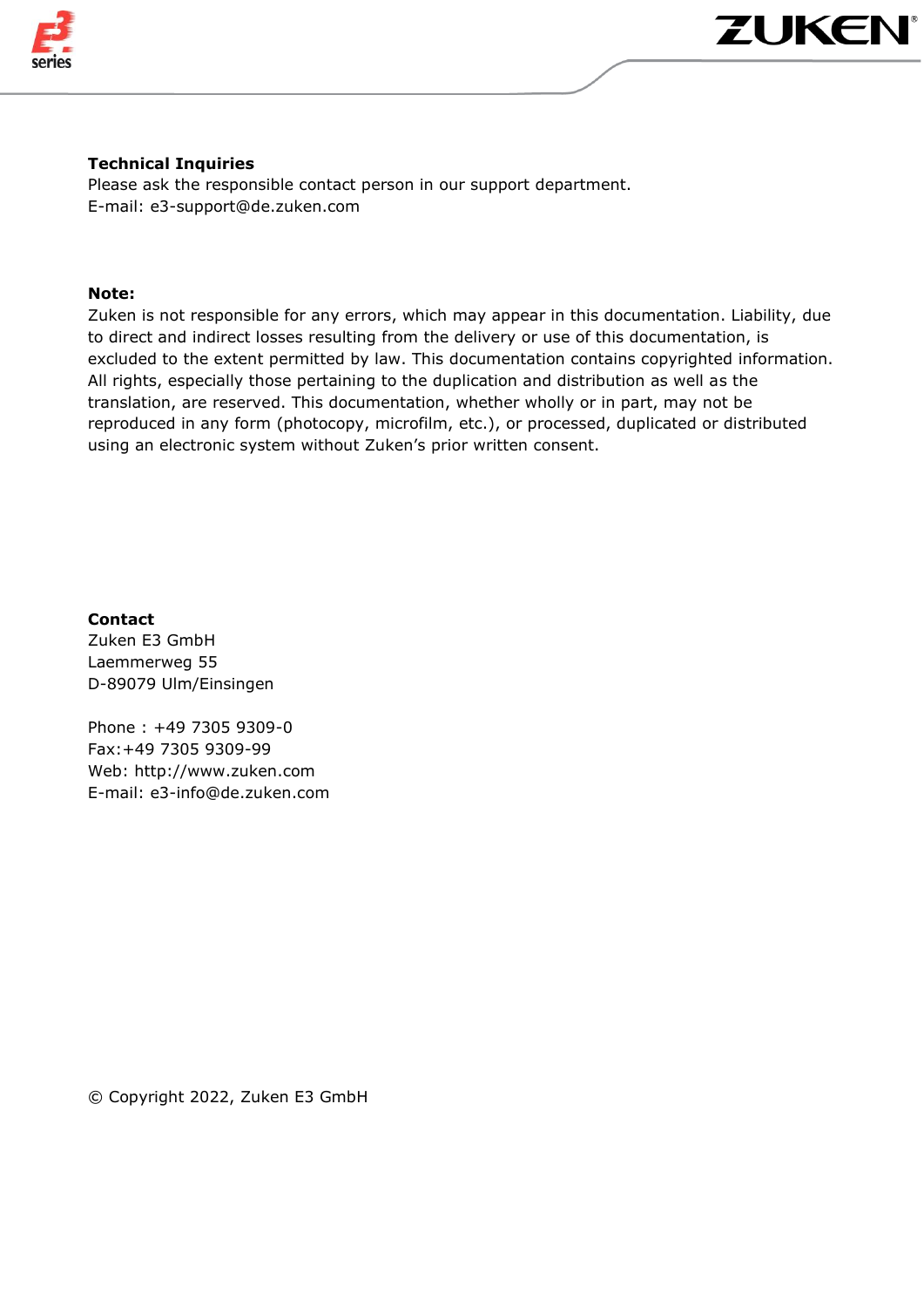

# **Bugfixes**

|  | <b>INFORMATION</b>                                                                                                                                             |
|--|----------------------------------------------------------------------------------------------------------------------------------------------------------------|
|  | When opening a project with the new version (2021-22.20), projects of the directly<br>previous version (2021-22.13)                                            |
|  | are converted and can no longer be opened with the previous version<br>[ ] Single-User<br>[x] Multi-User                                                       |
|  | are not converted and can still be opened with the previous version<br>[x] Single-User<br>[ ] Multi-User                                                       |
|  | <b>COM Registration</b><br>[1] the COM library has been changed and should be registered again<br>(start the program as ADMIN using "E3.series.exe /register") |

The bug fixes are sorted and listed by designer number(s). This enables you, for example, to easily search for bugs reported to our support office.

| Designer-08591 | Query when saving after a change in a model whether all components<br>using this model should be updated, although the changes in the model are<br>not structure-relevant for the component |
|----------------|---------------------------------------------------------------------------------------------------------------------------------------------------------------------------------------------|
| Designer-39514 | Settings - Connection - Cores / Wires - move core ends: Selection in<br>pulldown menu in Japanese environment incorrect                                                                     |
| Designer-39660 | Customize "Context menu" in DBE does not work or must not be offered                                                                                                                        |
| Designer-39696 | Transformed graphic not displayed correctly after DXF export                                                                                                                                |
| Designer-39723 | In the tab "Pins" and "Calculation" in the component properties of a block<br>connector, the info column does not contain the connector name.                                               |
| Designer-39807 | Structure blocks cannot be copied                                                                                                                                                           |
| Designer-39890 | A crash may occur when editing panel models if specific text fonts are used<br>that cannot be correctly converted as 3D fonts in 3D rendering                                               |
| Designer-39984 | Crash when assigning an assembly component type to a dynamic assembly<br>where the assembly parts do not match                                                                              |
| Designer-39991 | Better performance when switching options in a project with a lot of<br>formboard tables.                                                                                                   |
| Designer-40020 | Workspace configuration saved if a script in E3 crashes and E3 is closed                                                                                                                    |
| Designer-40031 | Cables may not be merged when importing a subcircuit                                                                                                                                        |
| Designer-40039 | Columns not visible in pin table                                                                                                                                                            |
| Designer-40044 | With the COM call 'GetWireHoseTubeStyle' there is no distinction if the wire                                                                                                                |
|                | color is "black" or automatic                                                                                                                                                               |
| Designer-40090 | When automatically loading the end brackets of a terminal strip, the first<br>end bracket does not take on the attributes of the structure definition                                       |
| Designer-40094 | Attribute texts (#1000) may disappear on the sheet after switching<br>elements in the tree                                                                                                  |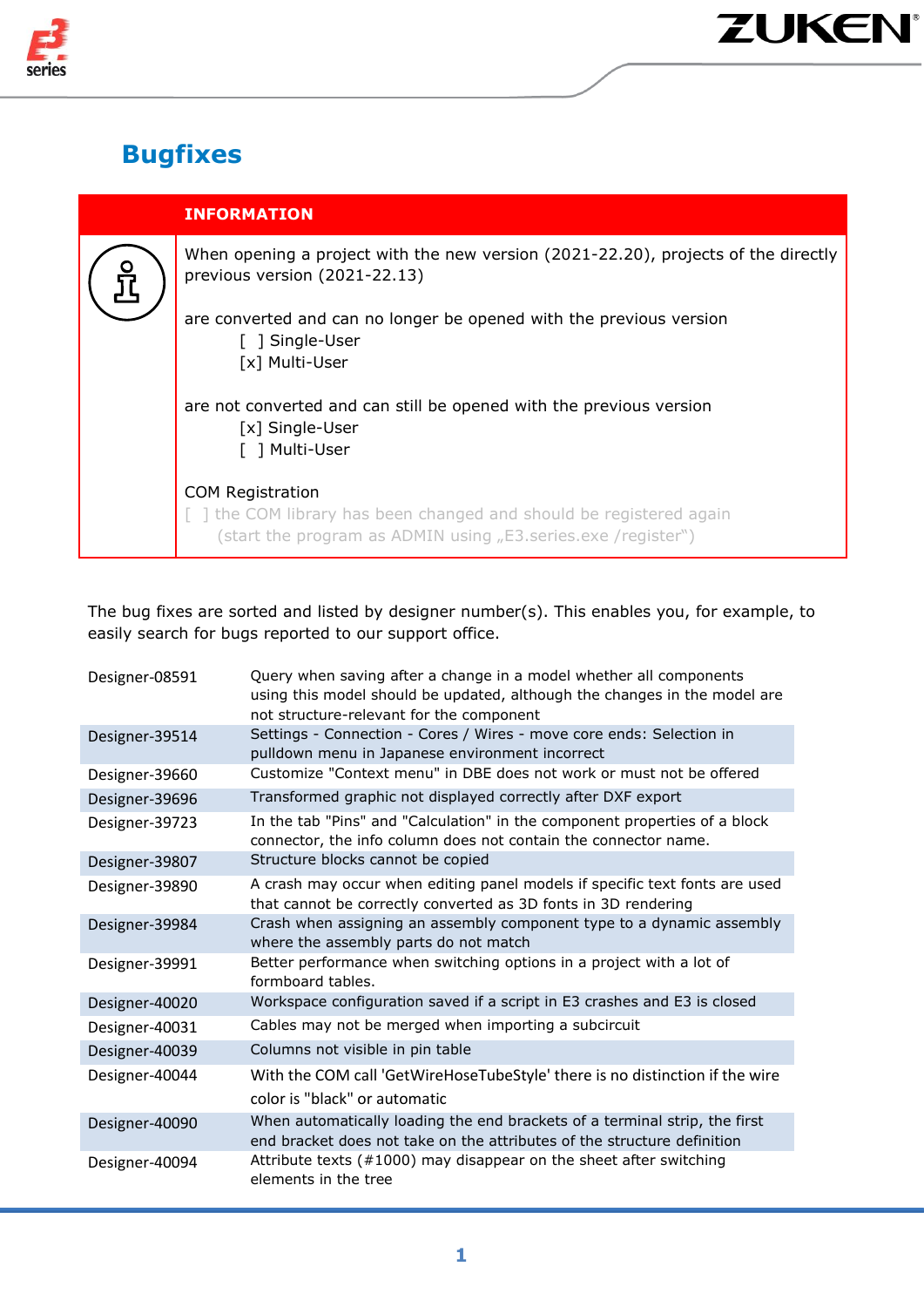

| Designer-40105 | Cavity part component can be deleted even if still used in a component                                                                                  |
|----------------|---------------------------------------------------------------------------------------------------------------------------------------------------------|
| Designer-40106 | Used preview or table symbol can be deleted with <yes>, even though still<br/>used</yes>                                                                |
| Designer-40122 | COM: the call 'GetConnectionIds' returns too many connections                                                                                           |
| Designer-40124 | If the graphic of a mounting plate does not match the size of the mounting<br>plate, cable ducts and mounting rails may not be displayed in the 2D view |
| Designer-40149 | Texts on open terminal plan sheet not updated after moving end terminals<br>in panel or device tree                                                     |
| Designer-40160 | Message "I - Region not changed because it differs from database<br>definition" in DBE although the region is identical                                 |
| Designer-40163 | COM: Text.CalculateBoxHeight() returns different values depending on line<br>breaks                                                                     |
| Designer-40164 | Error message when moving block in tree (if device table is active)                                                                                     |
| Designer-40165 | Performance improvement while connecting in large E3.topology nets.                                                                                     |
| Designer-40166 | DBE - Not possible to create multiple numeric bus pins with same name<br>without closing pin assignment dialog after each change made                   |
| Designer-40189 | Switch cabinet - Faulty Fill grade calculation in specific cases                                                                                        |
| Designer-40191 | Wire color 0 cannot be assigned                                                                                                                         |
| Designer-40195 | Import subcircuit: Cores with the same name and with options / variants<br>are renamed during import                                                    |
| Designer-40200 | E3. Report Scripts: Table of Contents - Non-translatable texts, date edited<br>and editor missing in output on sheet since version 2021-22.1            |
| Designer-40203 | Item validation may prevent import of a sub-circuit                                                                                                     |
| Designer-40224 | Defined highlight color does not work for wire connections in control<br>cabinet/panel                                                                  |
| Designer-40336 | No ascending/descending sorting in device tree for devices in dynamic<br>assemblies does not work                                                       |
|                |                                                                                                                                                         |

**ZUKEN** 

### **Additionally to the bug fixes we also have added some new / enhanced functionality in this Patch**

| COM: New call "Sym.MoveInteractively"/ enhanced Call<br>"Sym.PlaceInteractively" with which an already placed symbol is moved to<br>the cursor and can be placed interactively |
|--------------------------------------------------------------------------------------------------------------------------------------------------------------------------------|
|                                                                                                                                                                                |
|                                                                                                                                                                                |